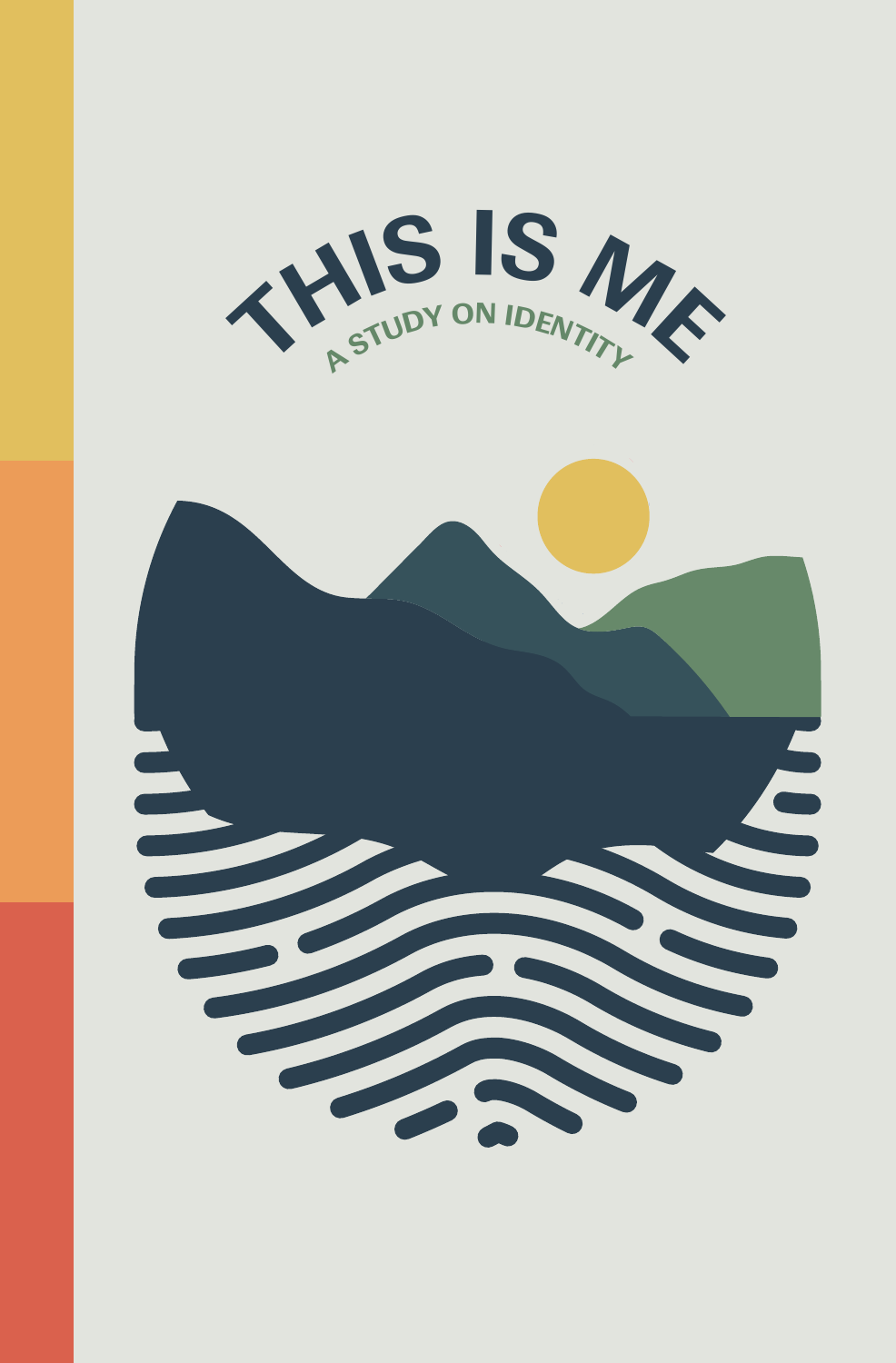

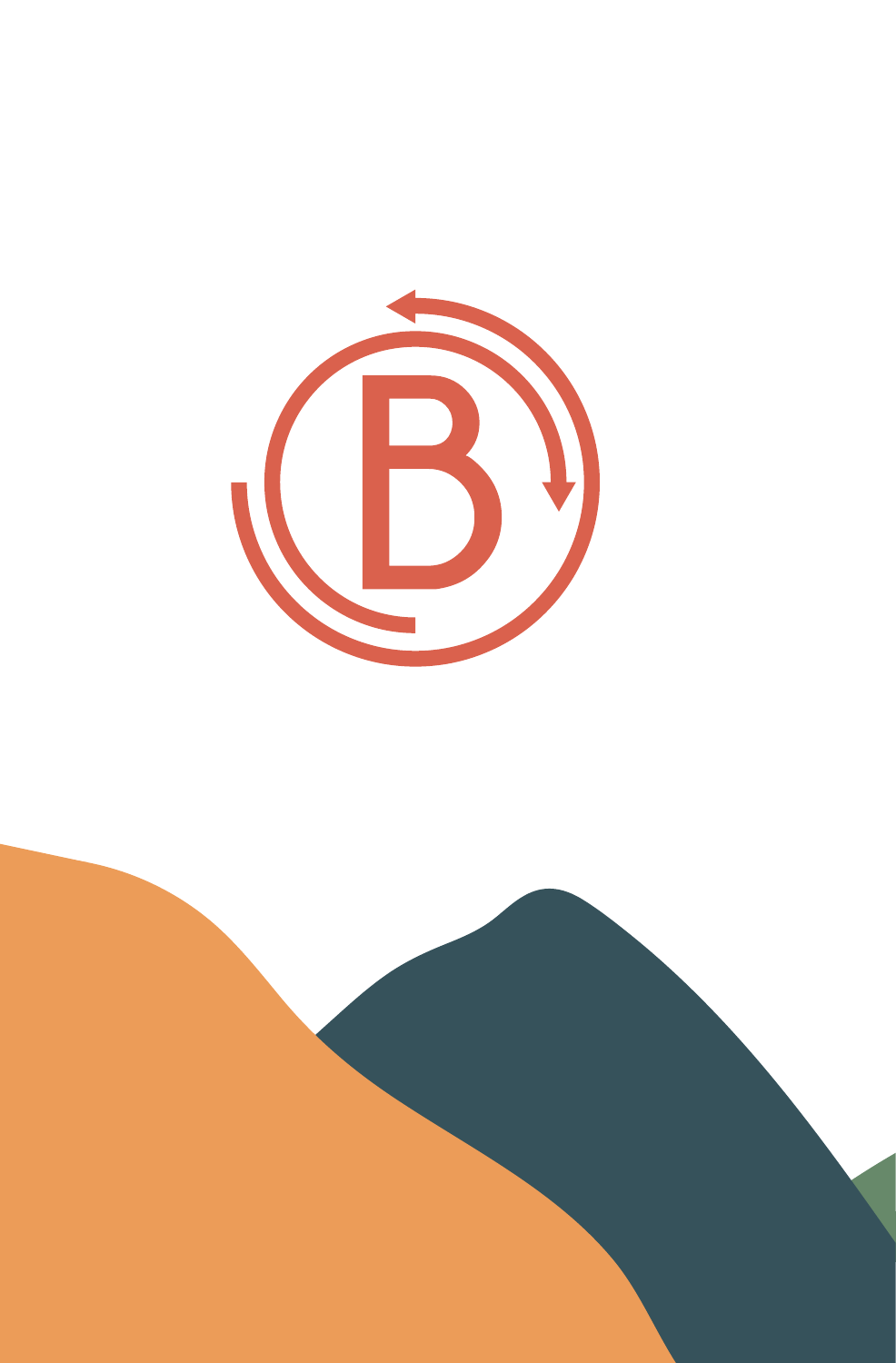#### Dear Middle Schooler,

I'm so glad you picked this up. I want you to know it's not an accident that you did. I truly believe that you grabbed it because you want to know who you are. Because you want to be able to stand confidently and courageously in your identity, that the lies of the enemy and the words of other people won't stand a chance.

This study was written with you in mind. I thought back to what life was like for me as a Middle Schooler, in my floral shorts, mermaid shirt, and Skittles. I so badly wanted to know who I was and I so badly wanted someone to tell me who I was, and that I was going to be okay. I wanted people to like me, too. I wanted it so badly that I handed out Skittles.

I wrote this with you in mind because I want your years in Middle School to be different than mine. I want you to be able to make decisions not based on "will people like me?" but "this is who I am and what Jesus says about me matters the most." Myself along with your other Middle School leaders and our church believe the only way to know your true identity is to find it in Jesus alone. I'm grateful for people that want this for you, like the friends who helped make this study possible, because they believe in you. Because they want you to know you are loved, you matter, and you belong.

What you hold in your hands has been prayed over. You-yes, you!-have been prayed over as you begin this journey. I pray that you're a sponge, and that you soak up all the treasure from the Bible about knowing who Jesus is and who you are. I can't wait to see how that treasure oozes out of you.

Love,

April J. Wahl

*Middle School Director*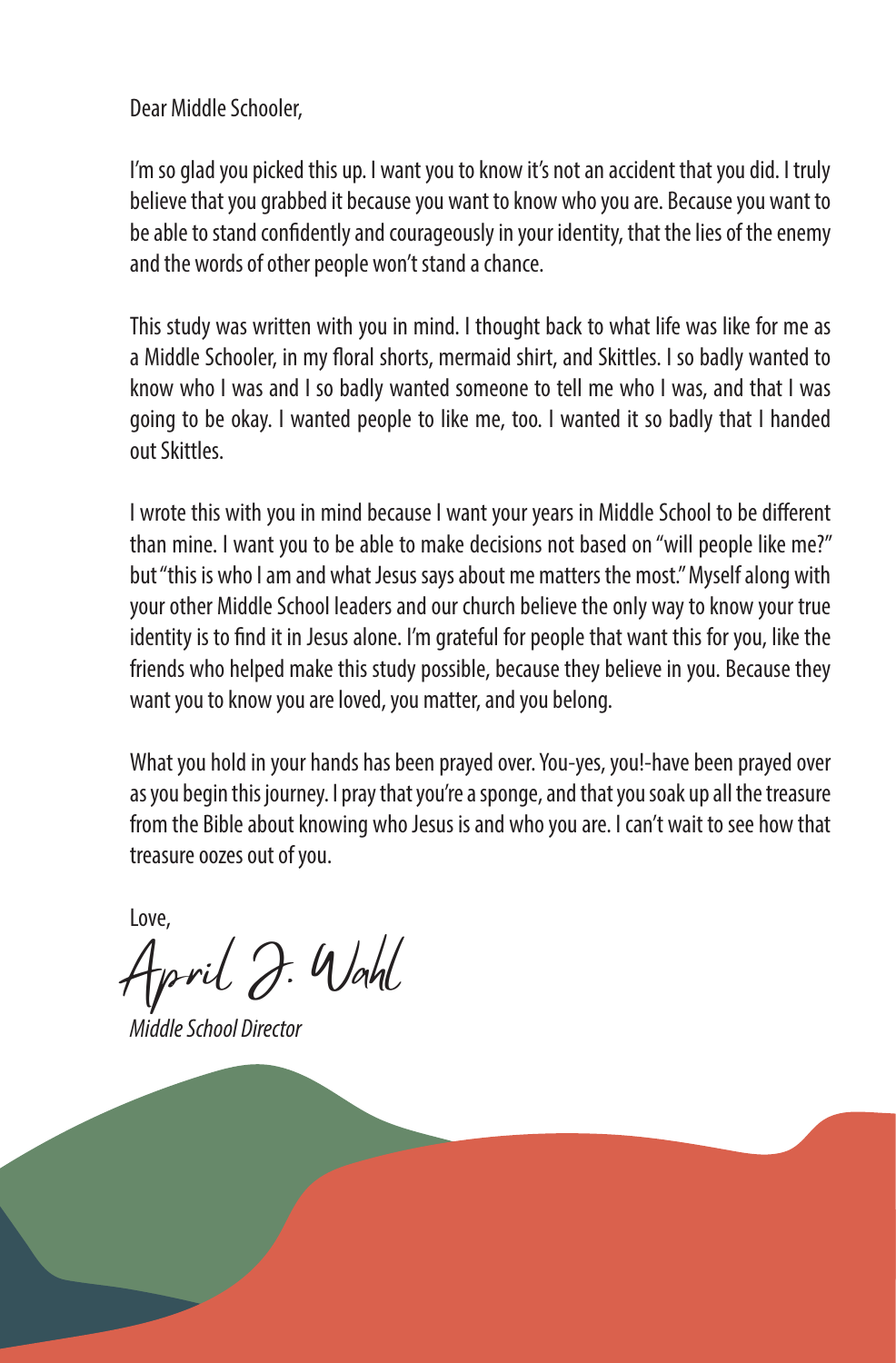**There are so many voices in this world telling us who we should be and what we should be doing.** 

**"If you wear these clothes, you definitely have status."**

**"If your TikTok was viewed at least 1000 times, you definitely have a following."**

**"If you make the basketball A team, you definitely will be known as one of the best."** 

> **"If you send this picture to your crush, you will definitely get him/her to like you."**

**Or maybe it's the opposite…**

**"If you don't wear these clothes, no one is going to talk to you."** 

**"If you don't have social media, you won't have any idea what's going on or what you're missing out on, and you'll get left behind and left out."** 

> **"If you don't at least make the basketball B team, you definitely won't have people showing up to watch you."**

**"If you don't send this picture to your crush, you're just going to be known as a 'goody-two shoes/scaredy cat.'"**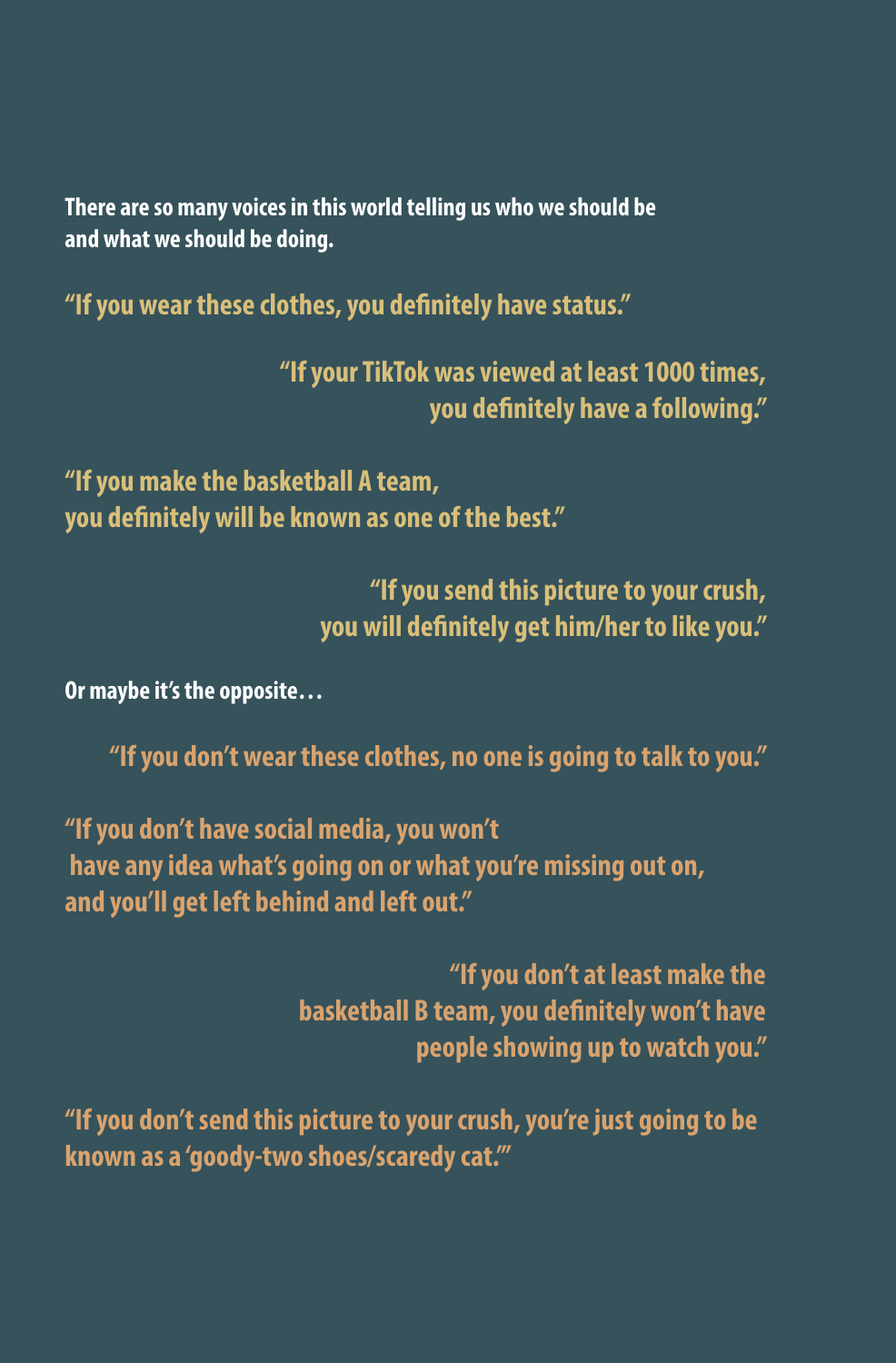That's a LOT of voices trying to tell you who you are and who you're supposed to be.

And we didn't even mention the voice in your own head trying to tell you you're not good enough or worth it because you didn't do this or that.

The good news is this: if we have a relationship with Jesus, our identity, our worth, our value, isn't found in who people say we are, who we should be, or even our own voices inside our heads say we are or should be. Our identity is found in who Jesus says we are. A disciple of Jesus, someone who actively follows him and loves people, values the words of Jesus above anyone else's. We can find out what Jesus says about us by reading the Bible and applying it to our lives. The more we learn about Jesus, the more we discover the identity he's given us.

As you begin this adventure in understanding more about who you are, would you pray that Jesus would do immeasurably more in you than you could ever expect, anticipate, or imagine (Ephesians 3:20)? This could change everything. Are you ready to understand who the Creator of the Universe says you are? That what he says about you matters the most? Let's dive in. Adventure is about to begin.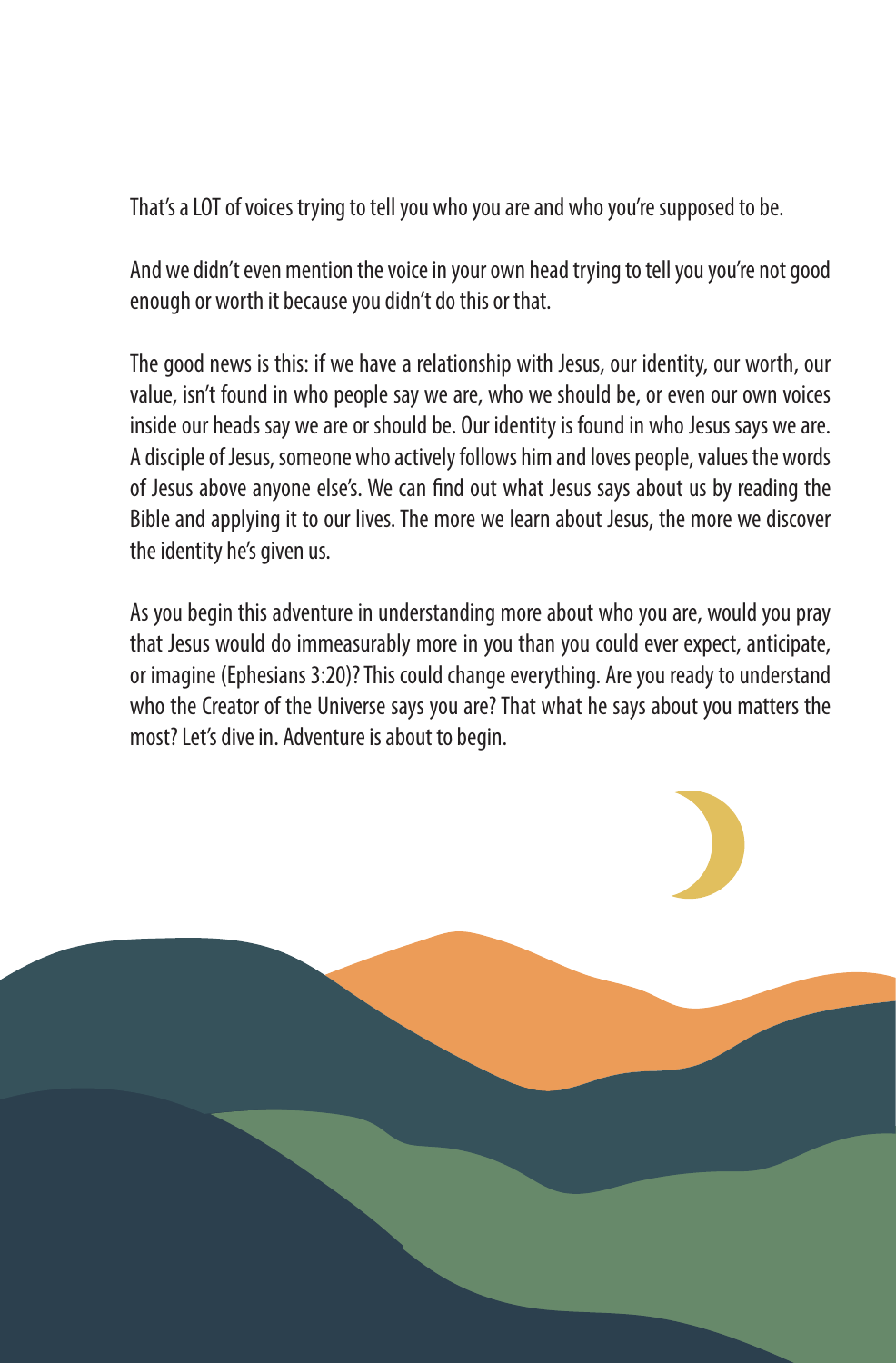## **CHOOSE YOUR OWN ADVENTURE:**

When some people start out on an adventure, they're excited. Some people are scared. Some people want other people to join them on the adventure. Some people maybe just want one other person to join them. Think of this Bible study like an adventure. But there are a few things that you need on an adventure: you need at least one other person to join you, kind of like Carl needs Russell and Russell needs Carl in the movie "Up." We ask that you have at least one person join you. Maybe it's a parent or an older sibling. Maybe it's your Small Group Leader. Then think about who else could you invite on this adventure? Maybe there are people from your Small Group that can join you. Maybe there are friends you have that have never been to The Basement before that you can do this adventure with. What we ask is this: **don't do it alone**. You can definitely study some of this alone, but did you know that studying and talking about what you studied with something else actually helps you grow as a disciple of Jesus? In fact, that's kind of how the math of discipleship works: you grow when you're connected to other disciples of Jesus. Choose your own adventure, but don't do it alone.

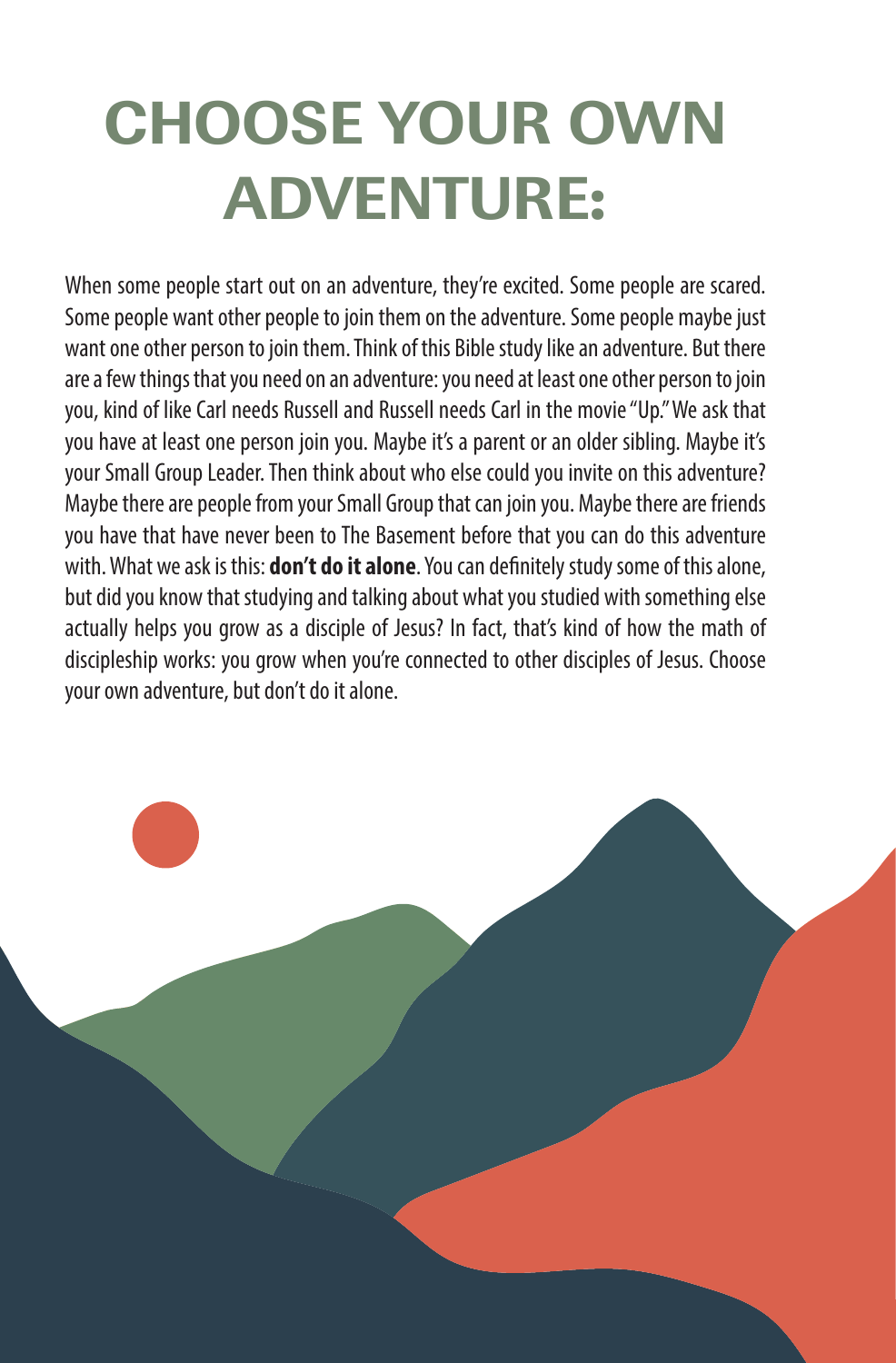### **HOW TO ADVENTURE:**

- 1. Set aside time each day for you to study each Bible passage. It doesn't have to be early **1.** in the morning or late at night. Just like you would have a class schedule at school or an activities schedule, schedule your time to study every day. More than likely when it's scheduled, you'll have a better chance of sticking to that commitment.
- 2. Before you dig in, pray. Ask Jesus to make his presence known to you as you study. Ask the Holy Spirit to lead, guide you, and illuminate God's Word to you. **2.**
- 3. Pull out a notebook/journal or a Note app on your device if that's how you roll. Use this as a space to write down thoughts or notes you have while you study. **3.**
- 4. While you're studying, you're going to ask yourself some questions like this. These are the same kind of questions you're going to talk about with the people you've invited on this adventure. **4.**

**Observation:** Who is in this text? Who is the writer of this text speaking to? What's going on? What details do you notice? What words do you see repeated? **Interpret:** This is where you ask the Holy Spirit to show you what this passage means and lean into things called study Bibles or commentaries. We've provided some of that here for you. Good interpretation is SUPER important when it comes to studying the Bible.

**Application:** Ask the questions, what is this passage telling me to do? How am I going to apply this passage to my life?

Do you want to connect online with others on the adventure? With your parent/ guardian's permission, go to RightNowMedia and type in "This Is Me" (rightnowmedia. org/Content/VideoElement/500520). There's a video to go with each Bible passage and questions to answer. **5.**

In the pages that follow, you're going to find a passage of Scripture that talks about Identity. Each passage of Scripture has statements declaring the truth of what this Scripture says. To help you grow in understanding your identity in Jesus, take the opportunity to memorize these verses and the statements. When you're faced with people who try to tell you who you are or aren't, the Holy Spirit will remind you of what Scripture says about **who** you are and **Whose** you are.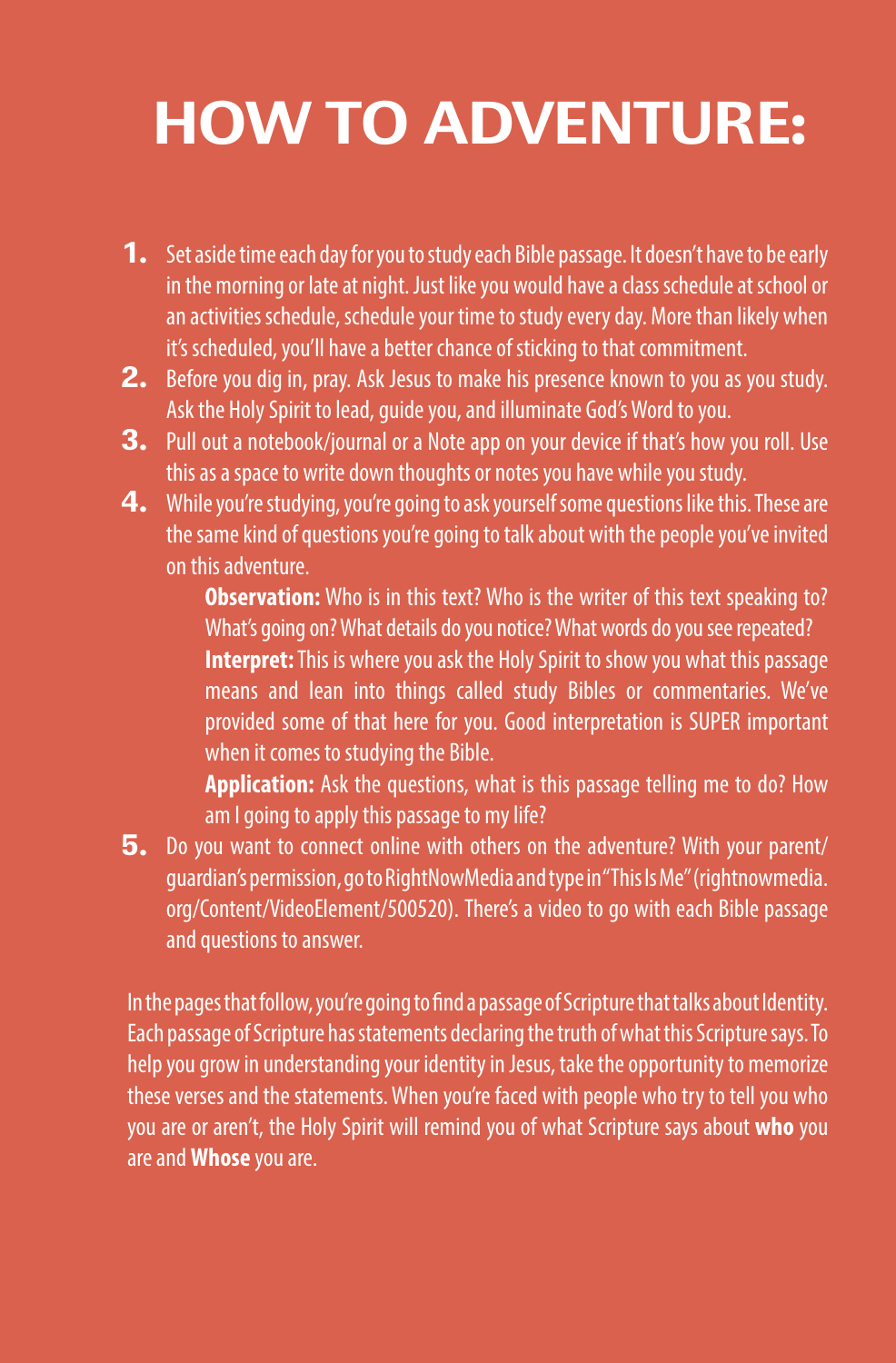### **GENESIS 1:26-27**

I AM… **CREATED IN GOD'S IMAGE. CREATED TO HAVE A RELATIONSHIP WITH GOD. CREATED ON PURPOSE FOR GOD'S PURPOSE.**

Read Genesis 1:26-31

#### **What's Going On:**

Creation is an expression of love. God created this world and all that is in it. And he said it was good. This passage tells us that God created man and woman in His own image. Human beings are the special creation of God placed in his kingdom as his representatives. Our special creation gives each human being individual worth and value. Human beings are different from any other thing that God created because God made us, and made us to bring his likeness to the earth, making him known here. That's what it means when we read that we are the image-bearers of God. Every human that has existed and every human that will exist is given worth and value because of being made in God's image.

When we start to see ourselves this way, that we were made on purpose for God's purposes, we start to view ourselves differently. We start to see that we have been given value and worth. We start to see that as an image-bearer of God, we are worth the price of redemption. John 3:16 says, "For God so loved the world, that he gave his one and only son, that whoever believes in him will not perish but have eternal life." The rest of the Bible demonstrates how important human beings truly are to God. Despite man's fall into sin, God continues to love. The Bible is the history of redemption, of God reaching out to humankind to rescue and to save. Even when we were sinners, you and I were still so important to God that He sent His Son. You and I are still so important that Jesus died to free us from sin.

If human beings are special to God, we must learn to love others, and can love ourselves as well.

As a reflection of the Creator, each person is precious to God. As a bearer of God's image, each person is worth even the price of redemption through Jesus. You and I can never again look at others or ourselves as valueless. We bear the image of God.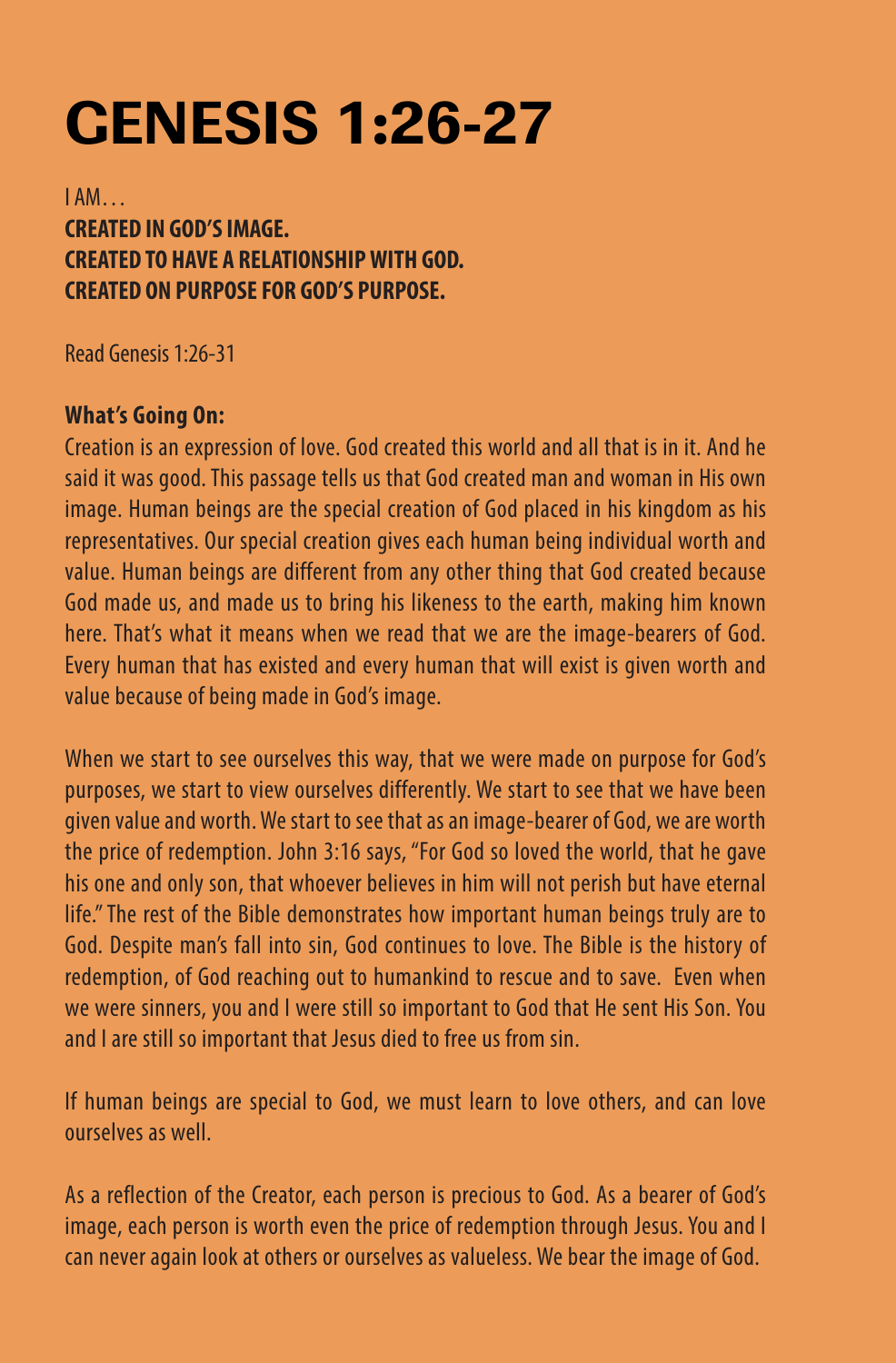You and I can find no meaning in a life which has roots in the chance interplay of mindless atoms. But we can find meaning when we realize that our lives were given us by another living personality. If God exists, and God is the cause of the material world, then we can look for meaning in His purposes in creating. (Check out Psalm 8:3-6).

If we realize we were made in God's image for a relationship with Him, then we can accept that we find our identity in that relationship.

#### **Things to Chat About:**

Did you notice any words that were repeated in Genesis 1:26-31? Write those words here. Why do you think they were repeated?

How does your perspective of yourself and others change when you realize that all humans were made in God's image?

"You were made on purpose for God's purposes." What does that truth mean for you?

What kind of situation could you be put in where it would be helpful to know this truth about your identity?

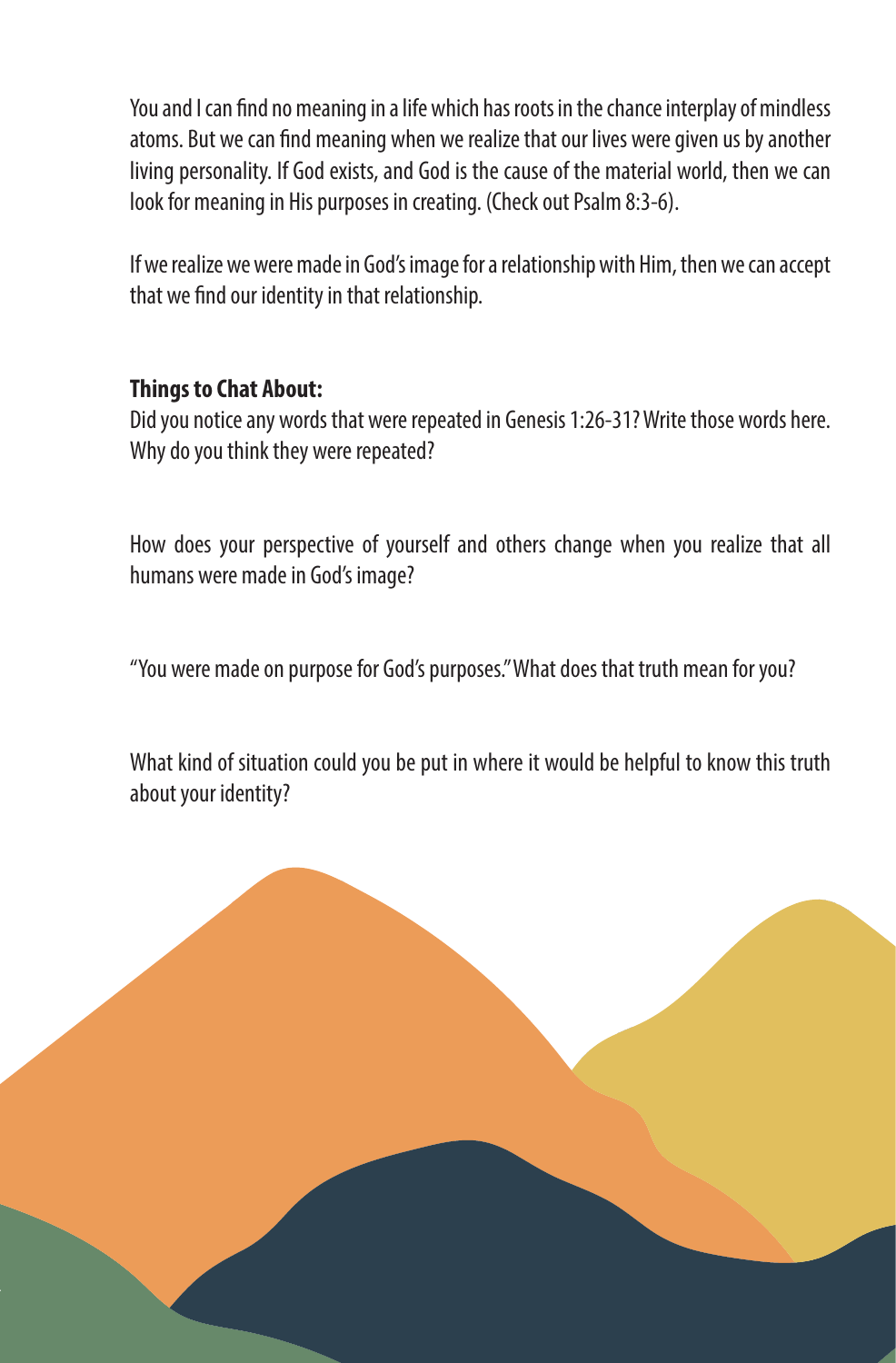## **EPHESIANS 2:1-10**

BECAUSE OF JESUS, I AM... **FORGIVEN. ACCEPTED. GOD'S MASTERPIECE.**

Read Ephesians 2:1-10

#### **What's Going On:**

The Mona Lisa is a painting that is known as a masterpiece. Painted by Leonardo da Vinci in the 1500s, it is probably the world's most famous painting or at least one of the world's most famous paintings. It now hangs in the Louvre Museum, Paris.

If you're in Paris wanting to go take a peek at the Mona Lisa, grab a selfie, or just stare at her for awhile wondering if she's really smiling or not, you can totally do that. But if you want to reach out and touch the painting, that's a hard no.

After several attacks against the Mona Lisa, a bulletproof glass case was put around the painting. Mona is protected by a glass that is 1.52-inches thick. This glass case helped protect her from one museumgoer who threw a ceramic mug at her in 2009.

That's some massive protection for this masterpiece.

In Ephesians 2, followers of Jesus are given an incredible perspective of who we are when we say 'yes' to a relationship with him. We move from being separated from God to a relationship with him. We are saved by him, and it has nothing to do with us 'working' or earning that saving. It's all a gift from God out of his mercy and love for us. Verse 10 of Ephesians 2 shows us who we really are: we are God's masterpiece. Just as intently as da Vinci created the Mona Lisa, we were created by God in Jesus. God raised us from the dead along with Christ and seated us with him in the heavenly realms because we are united with Christ Jesus (verse 6). That's a big deal.

Think about how protected the Mona Lisa is from outsiders trying to destroy her or alter her appearance. If that's the amount of effort put into protecting a painting's identity from being destroyed or altered, how much more protection is placed on you by God, by the power of the Holy Spirit, and the work of Jesus to protect your identity from being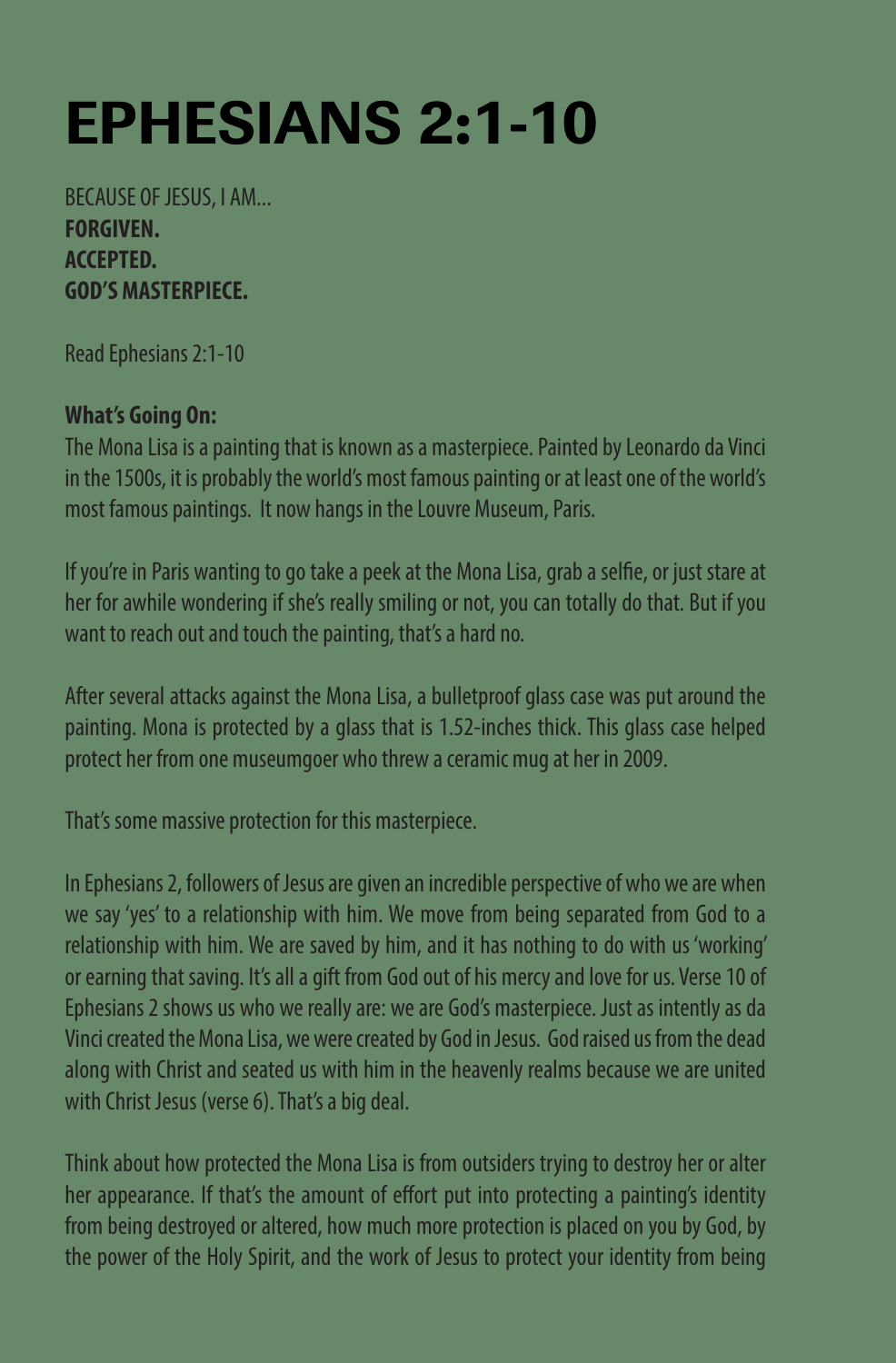destroyed or altered? You are protected by the authority and power of Jesus. Right now, Jesus sits in heaven at the right hand of God the Father. He watches over you, he sees you, he notices you, and he protects you from anything that anyone could say or do that could take away from who God says you are. Someone can say to you "you're worthless; you don't matter." Those words won't and can't change ANYTHING about who you are. Nothing can change the truth of who God says you are. You are his masterpiece. Created by him on purpose for his purpose.

#### **Things to Chat About:**

What is our condition before we begin a relationship with Jesus, according to Ephesians 2:1?

What does Ephesians 2:4-5 tell us about God and his compassion for us, for anyone?

Do you ever think that you have to do things to earn your worth or value? What does Ephesians 2:8-9 tell us about feeling or thinking that way?

What is the biggest roadblock you face in understanding that as a follower of Jesus, you are God's masterpiece? Or if you don't have this kind of roadblock, what roadblock do you face viewing other followers of Jesus as God's masterpiece?

As disciples of Jesus, we can share this good news with other people. We can tell others about what God has done for them. How could you have a conversation with a friend, classmate, or teammate about Ephesians 2:1-10?

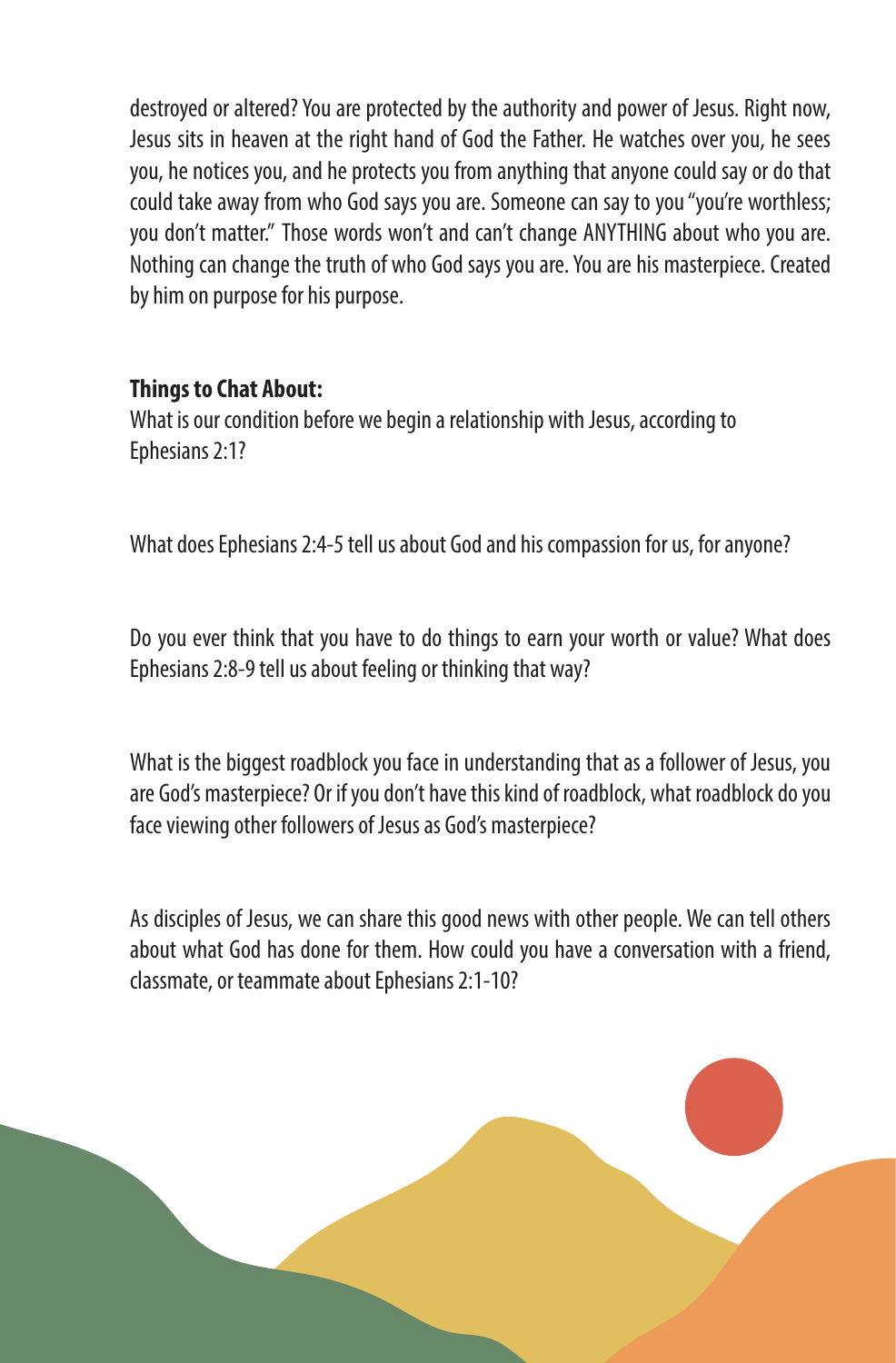# **JOHN 1:12-13**

BECAUSE OF JESUS, I AM... **A CHILD A GOD. A PART OF A FAMILY. LOVED BY THE BEST DAD EVER.**

Read John 1:1-18

#### **What's Going On:**

When people see or hear the word 'family,' there is a possibility of a million different perspectives and feelings.

Some immediately are turned off by that word because they only think of the pain they've experienced due to their family. Maybe their family has never gotten along. Maybe the 'picture' of a 'perfect family' (spoiler: there is no such thing as a perfect family) has never been their reality, but it seems like everyone else has a perfect family. Maybe some people think of the family they always wanted but never had.

There's a lot of 'baggage' around the idea of family. What that means is that a lot of people haven't had a great family experience and so when they read in Scripture that it says we are brought into God's family through Jesus, or the idea of God being their Father in Heaven, it's not the warm fuzzy feeling other people are used to.

Whatever kind of family experience we've had, here's the really good news: God made it possible for us to become his kids, his sons and daughters through Jesus. That means he is the best dad ever. If we have a great dad here on earth that reminds us of God and who he is, great. If we have had a complicated dad relationship here on earth, we're reminded that God is our heavenly Father and he is good and perfect. You might think, "but how can that even be possible?" John 1:13 explains that through Jesus, we are 'reborn with a birth that comes from God.' We are 'born again' into God's family. And this birth isn't as messy.

But families can be complicated and messy. Anyone who has a relationship with Jesus is a part of God's family, which means we have a LOT of brothers and sisters. If you're an only child, congratulations! You just gained a ton of siblings! For those of you that have siblings, you know that there are moments when you don't always get along. You disagree. You call each other names. With a lot of siblings all over the world and from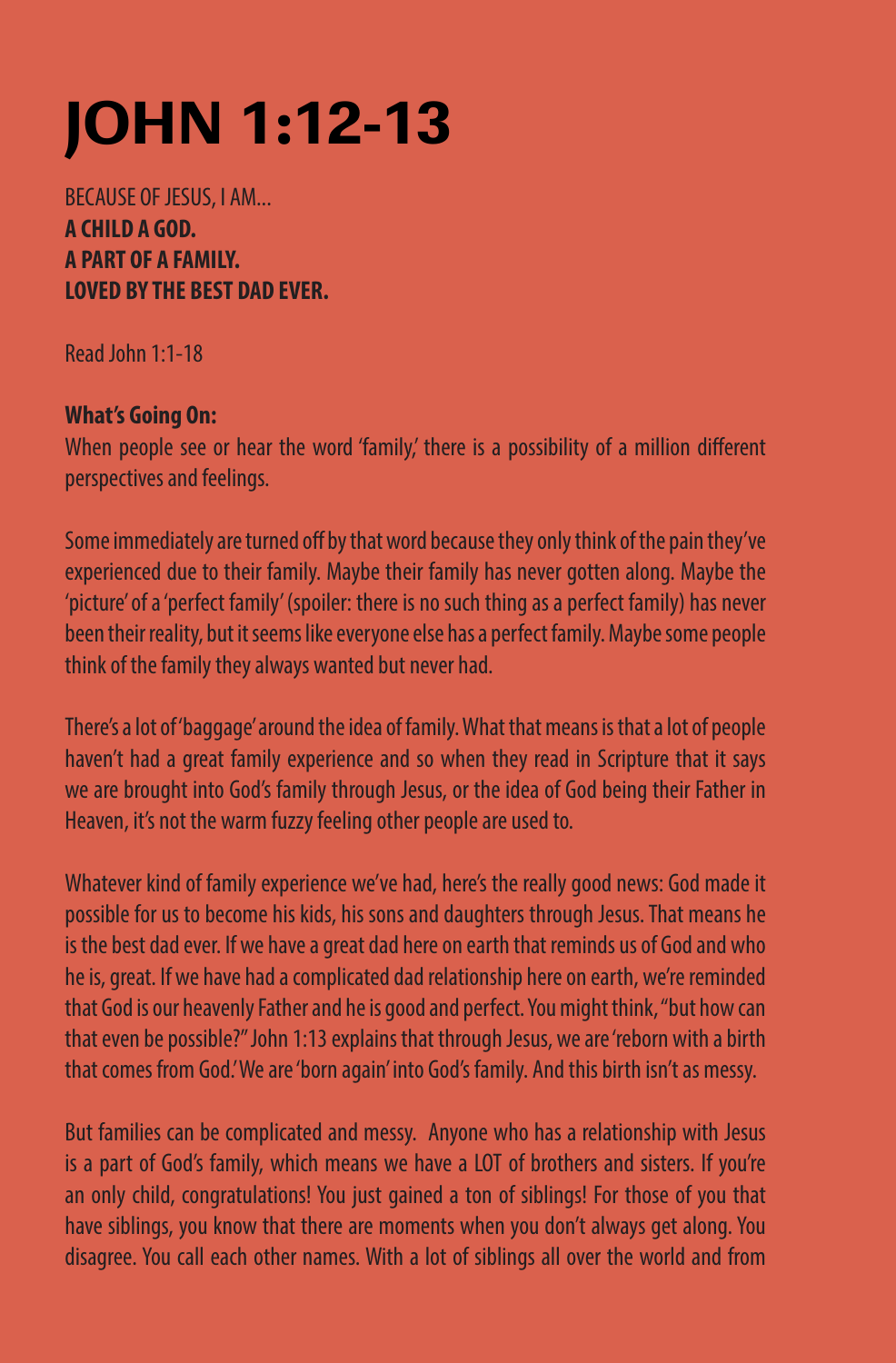different backgrounds, these kinds of things will happen. We will mess up and hurt each other. We ask for forgiveness and forgive. No family is perfect, but families can also be spaces where we are reminded that we are loved, we matter, and we belong. That's what we get to remind each other of all day, every day. This is the truth about being a child of God and being a part of God's family: we are loved, we matter, and we belong.

#### **Things to Chat About:**

Who is the author, John, talking about in verses 1-5 when he uses "Word" and "light?" (If you're not sure, think about who it was that God sent to be a living example of who He is and what he represents here on earth?)

When you think of the word 'family,' what comes to your mind? Write or draw what you think.

What does it mean to you, regardless of having a positive family experience or negative family experience, that because of Jesus, you are loved, you matter, and you belong in God's family?

If you are a part of God's family, how do you think you should view or treat your 'siblings' other followers of Jesus?

God is a great Dad who takes great care of his kids. Knowing that, how does it change how you view situations that are a struggle in your life?

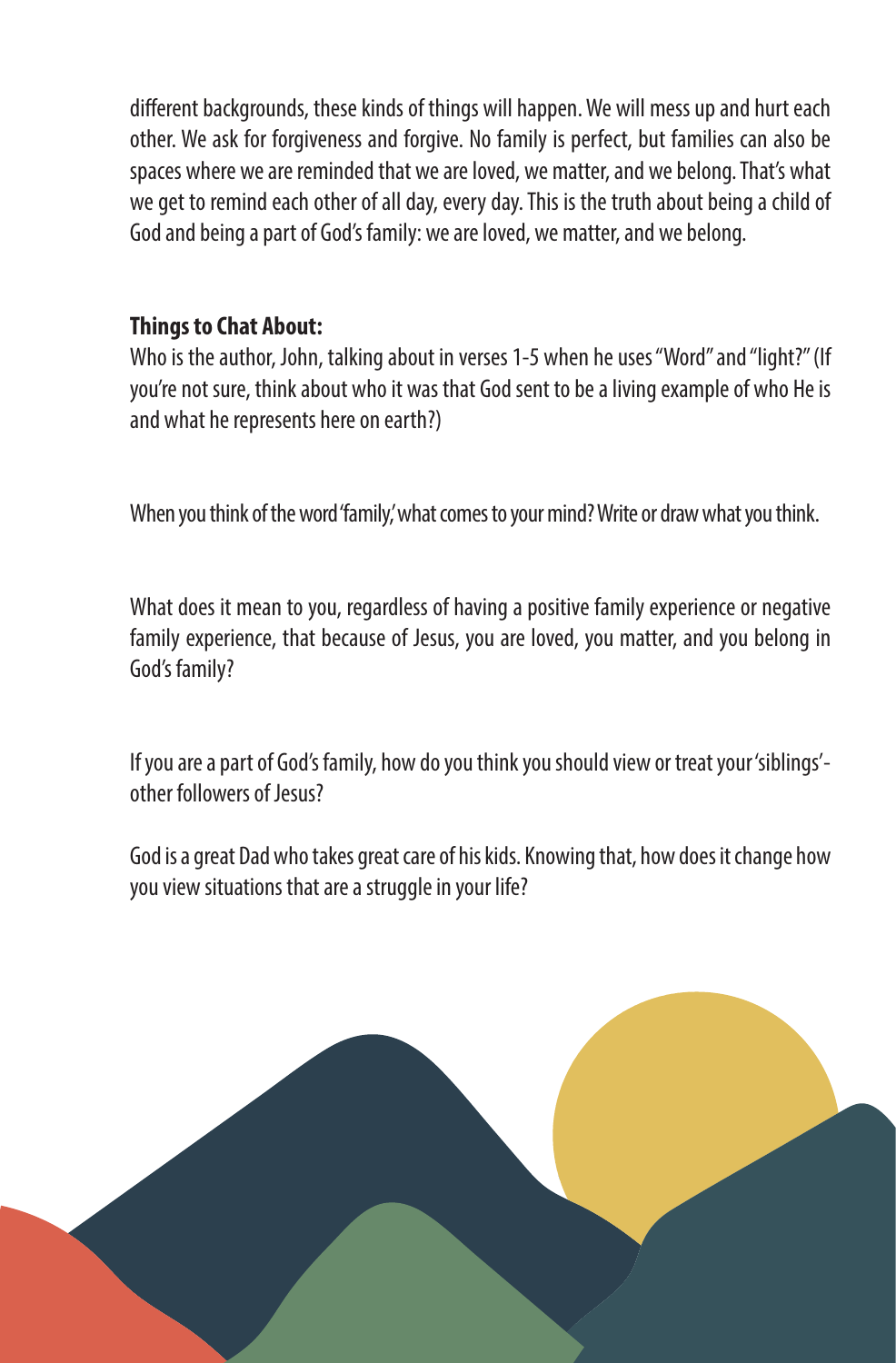## **2 CORINTHIANS 5:17-21**

BECAUSE OF JESUS, I AM... **A NEW CREATION. JESUS' AMBASSADOR. RECONCILED TO GOD-**aka God isn't mad at you!

Read 2 Corinthians 5:11-21

#### **What's Going On:**

Brand ambassadors know a lot about a product or a brand and that's why companies will ask them to do things on social media with their product or their brand. If a company sees that someone has a large following on social media, they'll pick that person as a brand ambassador because the company knows more and more people get to know the brand and buy it just by that person sharing it on social media.

Paul, who wrote a number of letters to churches that are included in the NT, is writing to a group of followers of Jesus in a church in the city of Corinth. He's writing this letter after he hears stories of these followers getting off track on following Jesus and living out his mission to love people. The attitude of the Corinthians was one that was self-centered. The people that were a part of the church were being more influenced by voices other than Jesus and actually living those things out.

Paul was concerned with people teaching in the church that were promoting their own ideas. The Corinthians were allowing the popular crowd to determine how they lived and what they believed. Paul is writing to them to remind them of who Jesus is, of what he had taught them, who they were and how they were to live. Followers of Jesus were to live differently than the popular crowd. They were supposed to have values and ways of living that would be so different that they would turn the world upside down (Acts 17:6).

Paul continues to teach and show the followers of Jesus in Corinth and us today that if we have a relationship with Jesus, are actively following him, and loving people, then we should no longer live for our own agendas and motivations. We no longer want people to notice us because of who we are but of who Christ is within us.

We are brand ambassadors for Jesus. We are representatives of Jesus here on earth. An ambassador is someone that is sent on behalf of one country to another country to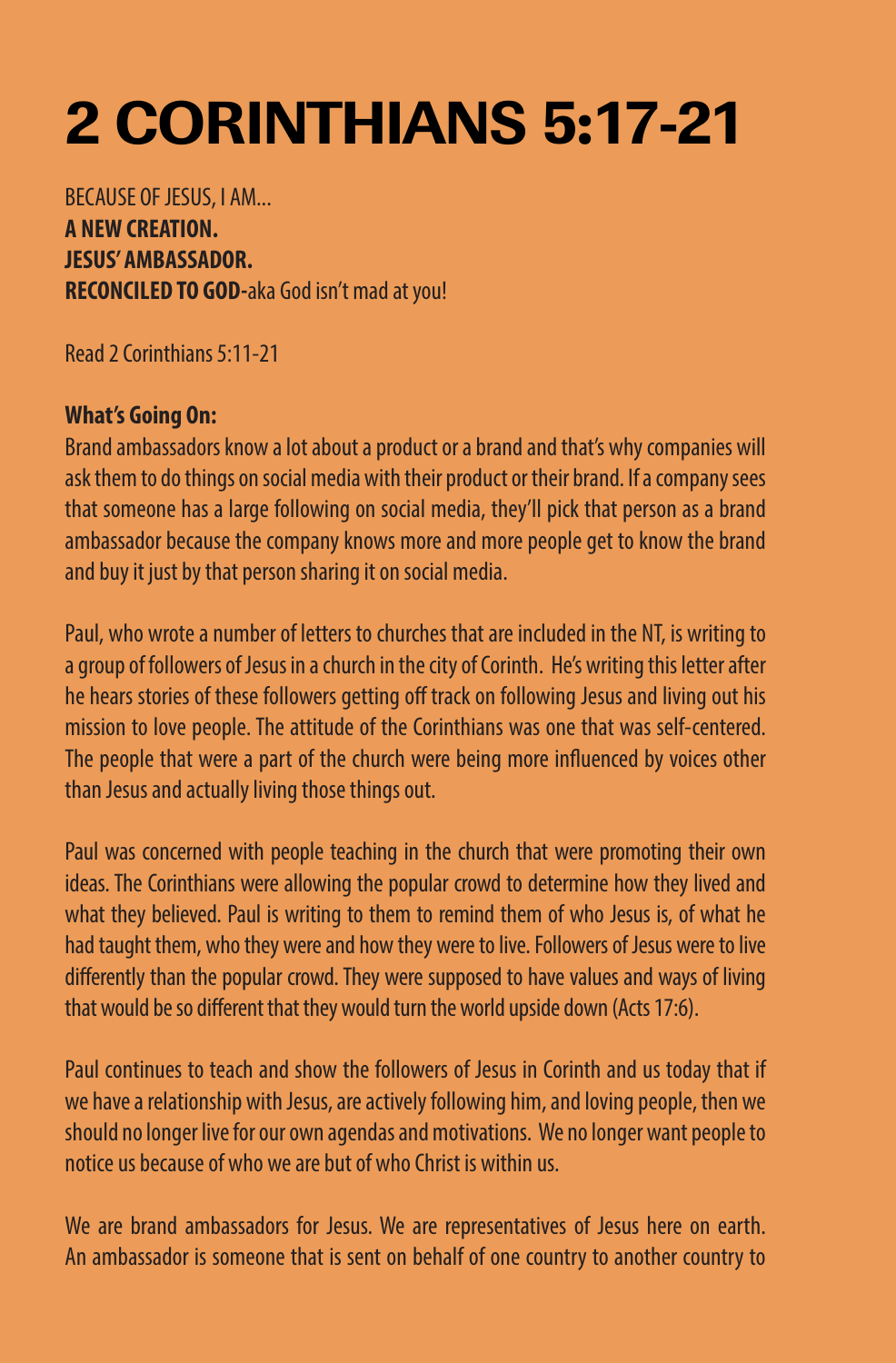represent the home country. Our home country, as a disciple of Jesus, is heaven. That's what we represent here.

It should be so freeing to us to hear that we don't have to build a platform or gain a following, because honestly, Jesus has done that already. We get to reflect him and point people to him. He's done the most work. He gave us the assignment. Now we get to continue the group project and turn the world upside down.

#### **Things to Chat About:**

In verse 17, Paul says that we are 'new creations in Jesus Christ.' What do you think this means? (Hint: does God determine our worth and value by what we've done or who we've been? Nope!)

Do you ever struggle to see beyond your past mistakes? How could believing and trusting what God says in 2 Corinthians 5:17 help you see you're forgiven?

Because of Jesus, we are reconciled to God, meaning that he's not some angry Dad looking down at us, disappointed in us. Have you ever looked at God that way before? If so, why do you think you have? How does this truth change that for you?

A brand ambassador knows the brand they're promoting. If we're ambassadors of Jesus, what should we know about him?

Why is it tempting to 'promote' ourselves or our own agendas?

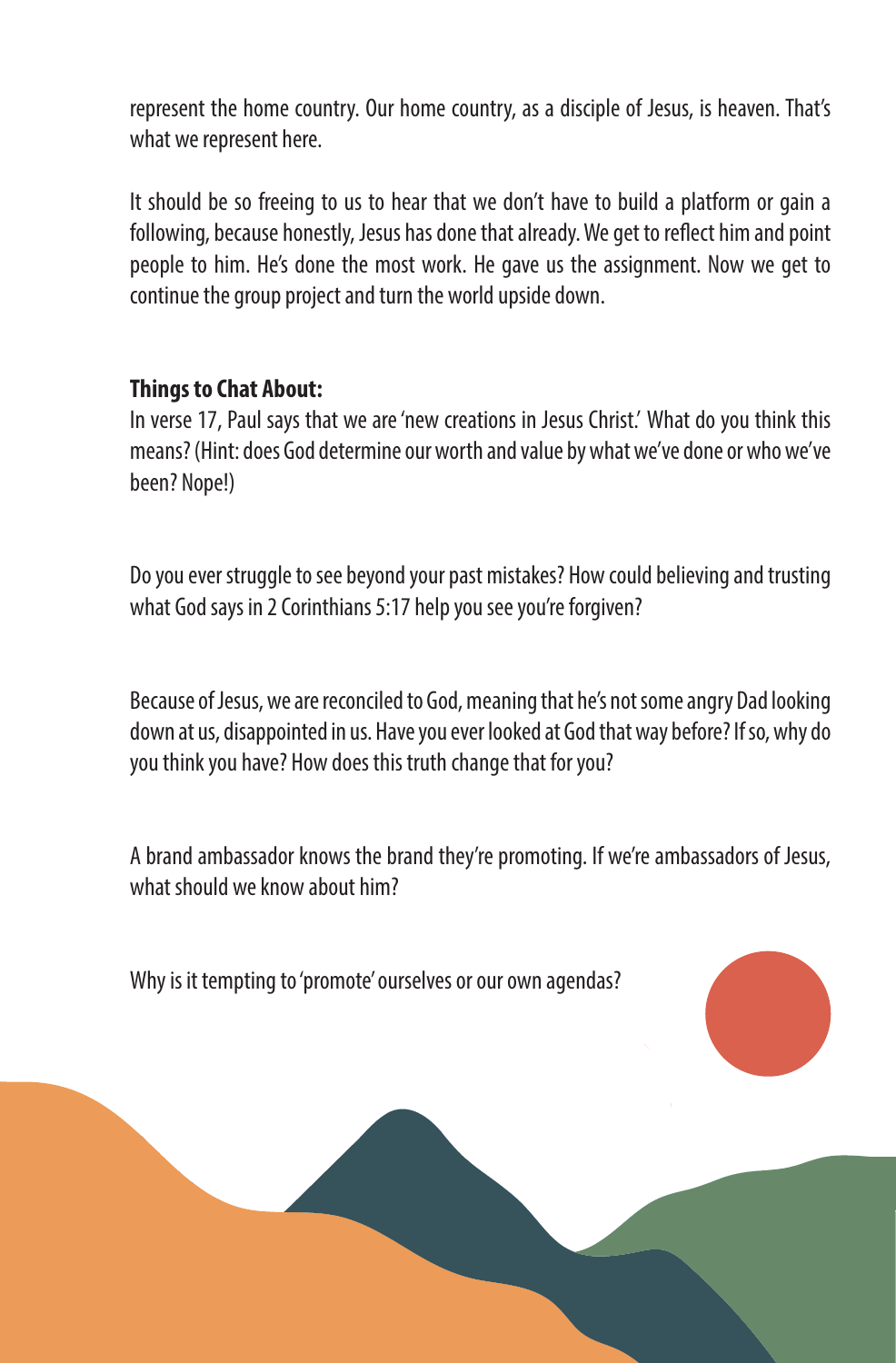## **GALATIANS 3:26-28**

BECAUSE OF JESUS, I AM... **NOT DEFINED BY MY BACKGROUND. NOT DEFINED BY POPULARITY. NOT BETTER THAN ANYONE ELSE.**

Read Galatians 3:26-29

#### **What's Going On:**

If you meet someone new, one of the first questions you might ask them is "what school do you go to?" Or you might ask them what town or city they're from. Then based on how they answer, you might respond "ew, you're from there?" or "oh...you go there?"

Well, hopefully that's not how you'd respond.

But maybe that's how someone has responded to YOU when you've told them what school you go to or where you're from. Some people determine a person's worth based on where they grew up, where they live, or where they go to school. Not only is it rude and hurtful, it's just wrong.

When we read in the Bible that our identity is found in being God's child through Jesus Christ, we're able to have confidence when we answer the question of where we're from or what school we go to because it really doesn't matter! Even if the person asking us the question is judging us and basing our worth on our answer, it doesn't matter: what God has said about us matters the most. His word is 100% clear on who we are as his kids: we're not defined by where we came from, our background, or even our popularity.

If we start to see ourselves in the way that God sees us, we're able to see the way God looks at others, too. If we don't want people to respond to our answers with "ew, you're from there?" or "oh...you go there?," then why would we respond to someone with those kinds of answers? That's not who we are as disciples of Jesus, as children of God. We don't see ourselves as better than anyone else. We don't determine someone's worth or value by where they come from, what school they go to, what they look like, or their background. We see all people made in the image of God, people from every background, every race, made on purpose for his purpose beautifully and uniquely.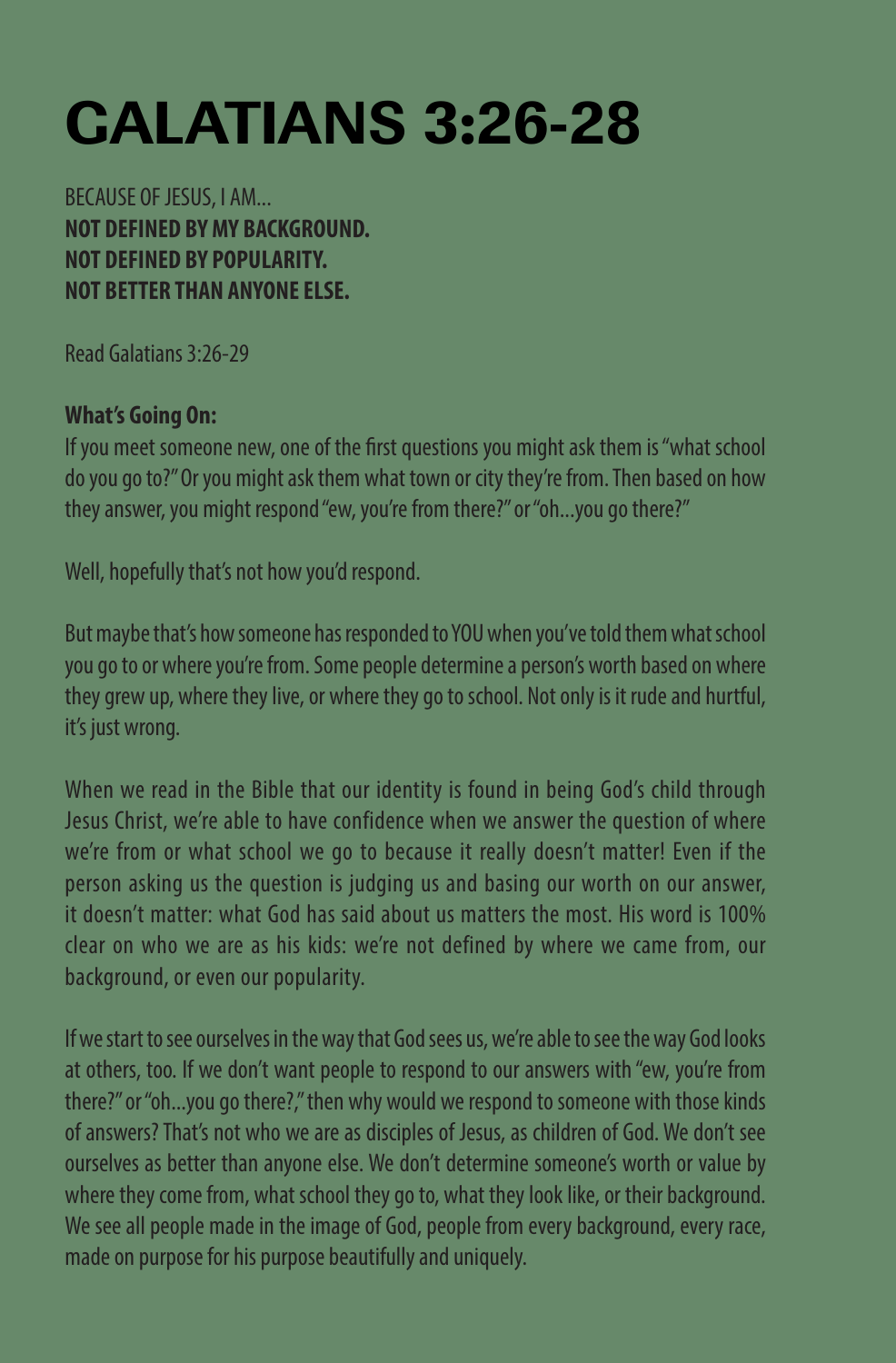#### **Things to Chat About:**

Do you think people your age determine their worth and value based on how popular they are or aren't? Why do you think that happens?

Reflect back on a time where you determined someone's worth or value based on where they came from, what school they went to, or what they looked like. Why do you think you were quick to do that? Know that there's forgiveness and that God's given us the Holy Spirit to choose a different response next time.

Would you want someone to determine your worth or value based on your popularity? Where you're from? Your athletic ability? Why or why not?

Take a moment to look up and read Philippians 2:3-5. How can these verses encourage you not to determine someone else's worth and value based on external things?

We know that having friends and being liked is a big deal. We want to be liked and that's okay. But when do you think that wanting to be liked goes too far?

How can knowing that your identity isn't found in your popularity help you check yourself before you wreck yourself?

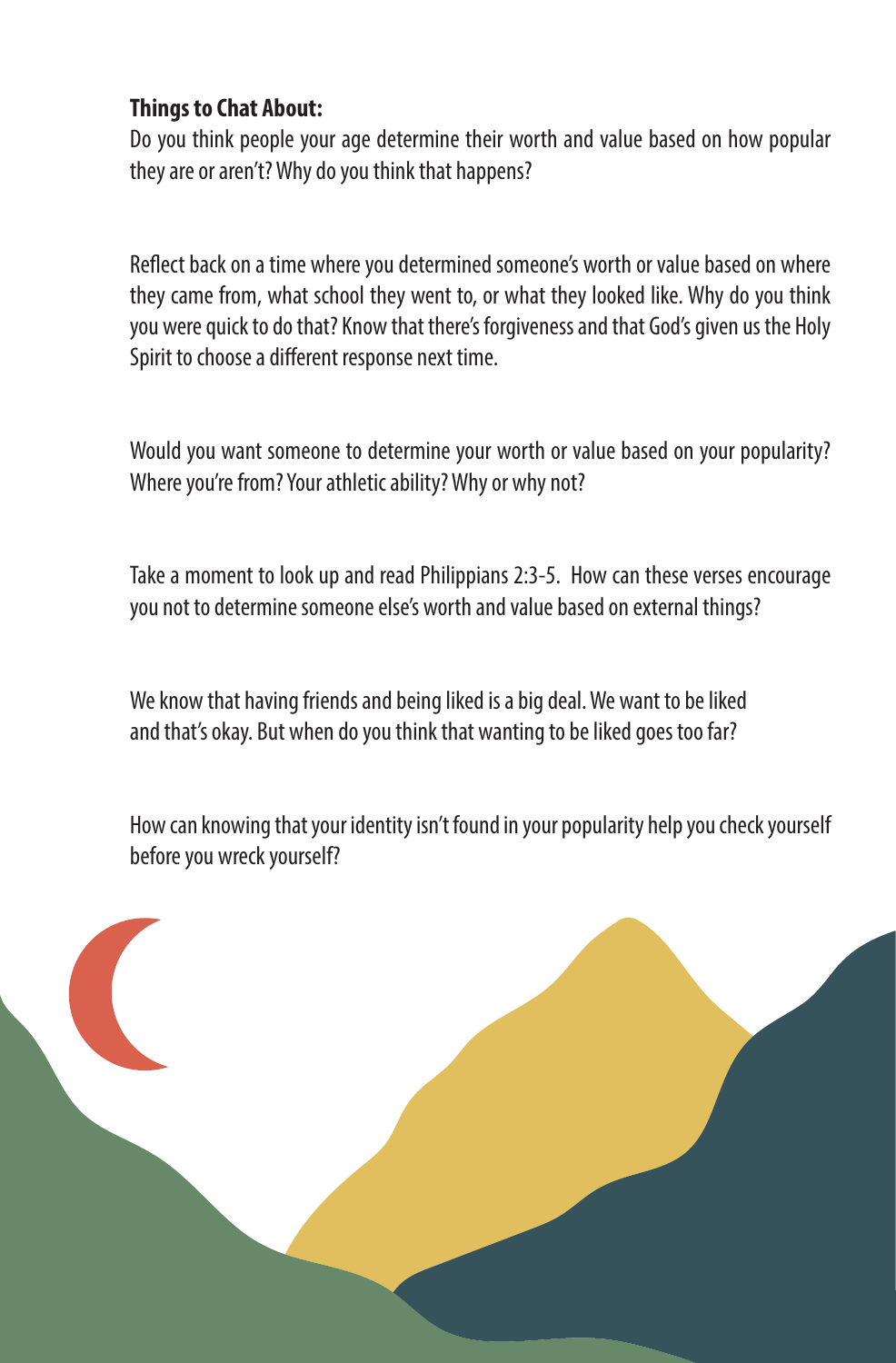### **COLOSSIANS 2:9-10**

#### BECAUSE OF JESUS, I AM... **COMPLETE.**

Read Colossians 2:1-10

#### **What's Going On?**

Have you ever done a puzzle? We're not talking about the ones that you did when you were 4 years old; we're talking about the 1000 or 2000 piece puzzles. The massive ones that stretch across a table that could take up a whole entire wall if you decided to hang it up.

If that puzzle was a complicated one (more than likely it was because it's 1000 pieces), that feeling of putting that last piece in the puzzle is so satisfying. Because you've just completed a massive task. You just put all the pieces together that, in the beginning, you had no idea how it was going to happen or if you would ever finish. Then boom. Last piece. It is complete.

Ecclesiastes 3:11 says, 'Yet God has made everything beautiful for its own time. He has planted eternity in the human heart, but even so, people cannot see the whole scope of God's work from beginning to end." Because of Jesus, we are complete. We have found that missing piece in our lives that we looked for to complete us. As a follower of Jesus, we have been given everything that we need to live the life that Jesus has invited us to live (check out 2 Peter 1:3). No material item or relationship could or can give us the completion that Jesus can give us.

Verses 6 and 7 in our text today tell us to continue to follow Jesus, and to let our roots grow down into him so that our lives can be built on him. If we were looking at some physical item or a relationship to complete us, and we put our "roots" down into those things, what would happen if that item or relationship disappeared? We'd feel as though our entire identity would fall apart. That our lives didn't even matter anymore because we were so rooted in that physical item or relationship that no longer exists.

Whatever we plant our roots in, that's where we'll grow. This is why Paul, the author of Colossians, encourages us to put our roots down into Jesus, because Jesus isn't going anywhere. He isn't going to flake out and move on to something better. He isn't going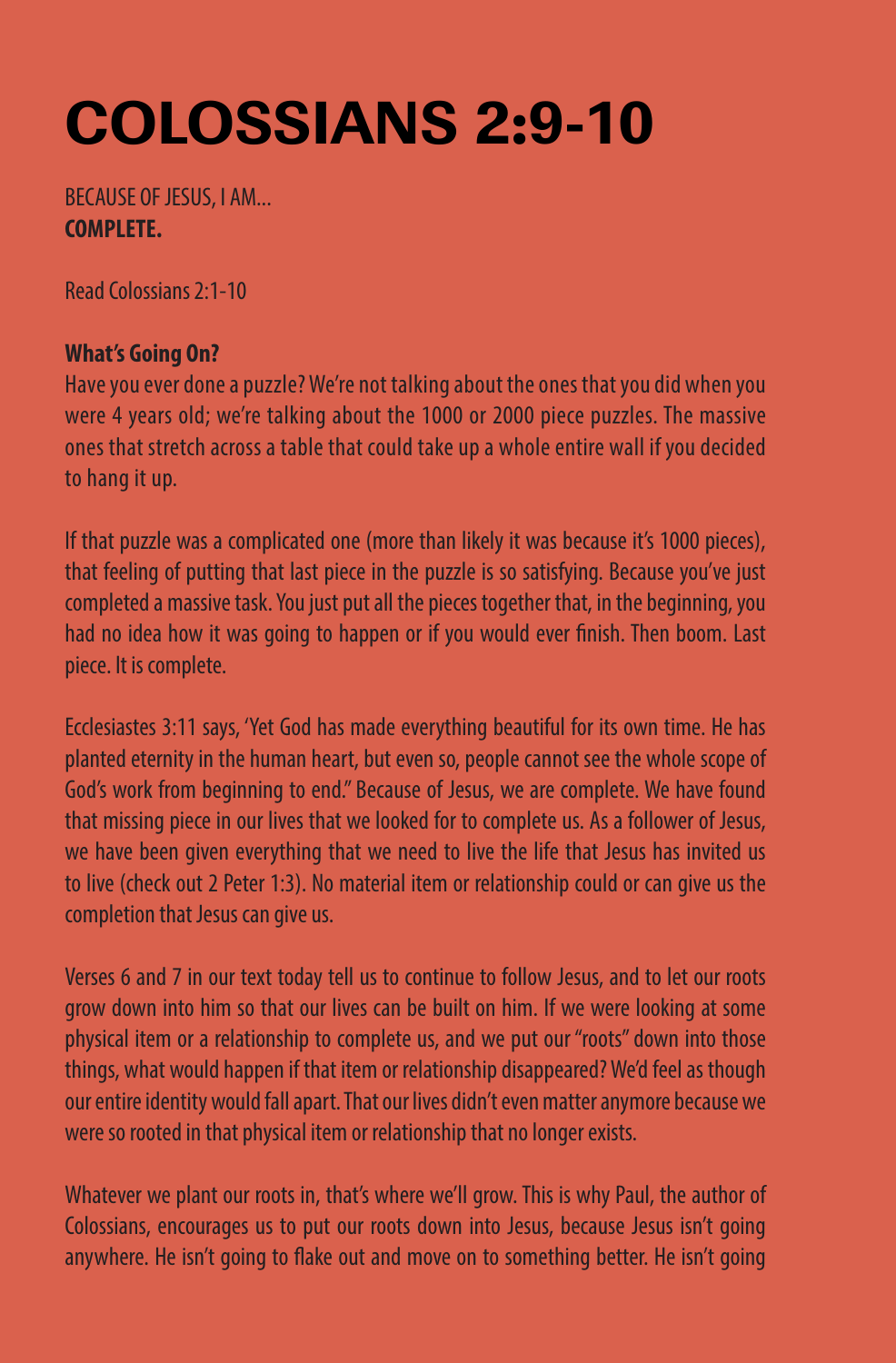away. He's here to stay. He won't turn his back on us. He will always be with us (check out Matthew 28:20).

We don't need to go looking anywhere other than Jesus to feel complete or be complete. Jesus is enough. What he says about us is enough. It matters more than the words of anyone else. Let's keep building up our identity in the words of Jesus. At the end of the day, even when someone tries to tell us we don't matter or we don't belong, we can hold tight to our roots. We can stay grounded to the truth and hold tight to these things: we are loved, we matter, and we belong because Jesus is enough.

#### **Things to Chat About:**

What are some things that you notice people your age are hoping to find their identity in?

What are the dangers of looking to something or someone else other than Jesus to 'complete' you?

People are going to continue to say things that will hurt us and cause us to question our identity. How does knowing that Jesus has given you everything you need face people who purposefully use words to tear you down?

What is something or someone that you've hoped to find your identity in? What made you realize that it wasn't going to work?

How can you stay rooted in knowing who Jesus is and what he says about you?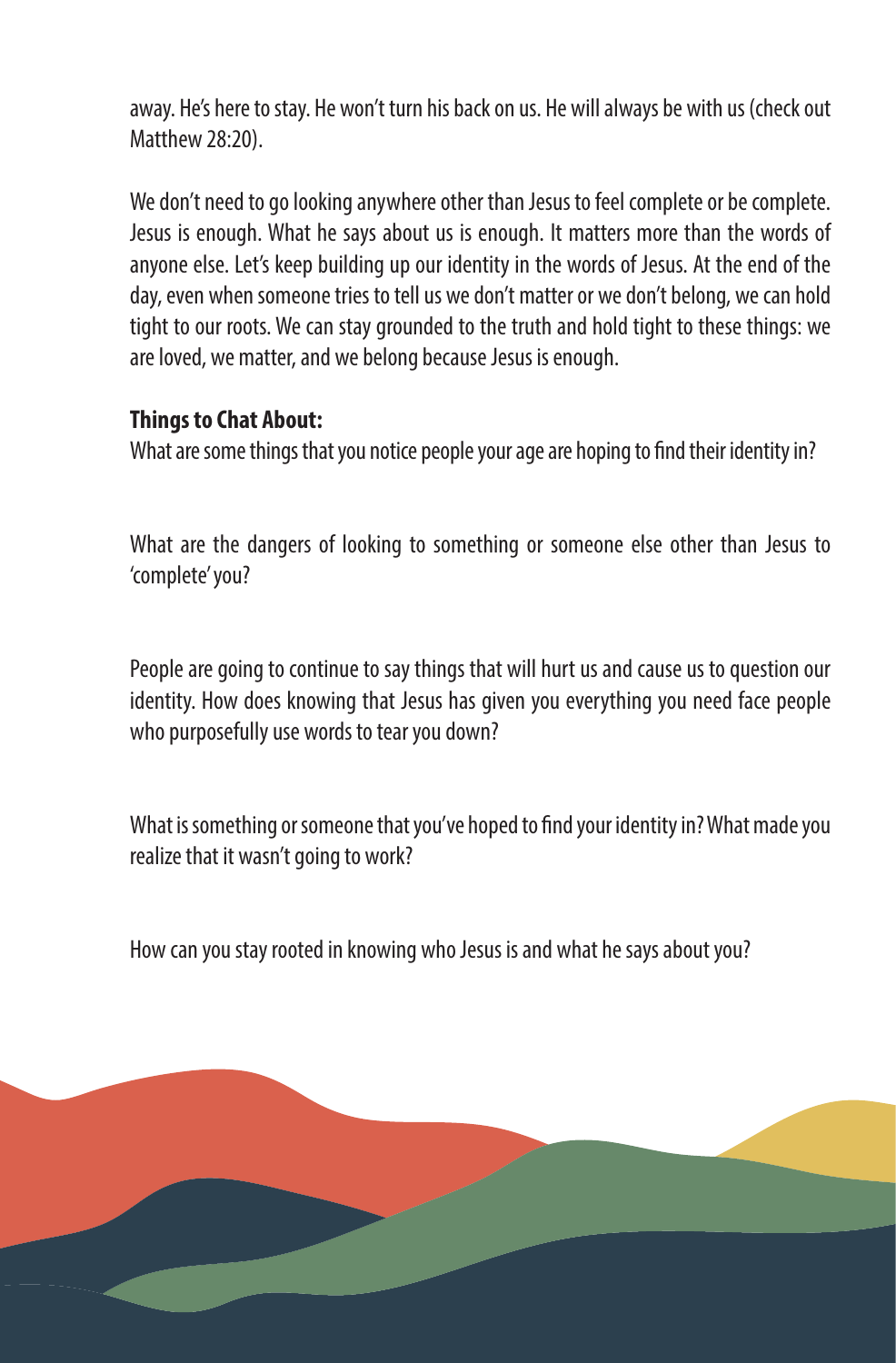## **THIS IS JUST THE BEGINNING**

YAY! You did it! We're so proud of you for saying 'yes' to this adventure. Have you grown? Do you know a little bit more about your identity as a disciple of Jesus?

The reality is that as long as we're humans, we're going to be dealing with people (or ourselves) saying things that can cause us to question our worth and our value. That's why it's so important for us to keep coming back to the truth, to come back to what the Bible says about who we are as followers of Jesus.

We can't stop the hurtful words of other people or even the negative voice in our own head, but we can come after those words with truths that are more powerful than any negative word. We encourage you to keep reading these verses and memorizing the verses and statements with each one. When you're standing in a lunch room or in a locker room facing hurtful, painful words, the Holy Spirit will remind you of who you are and Whose you are.

You are loved.

You matter.

### **You belong.**

### **This is the truth about who you are.**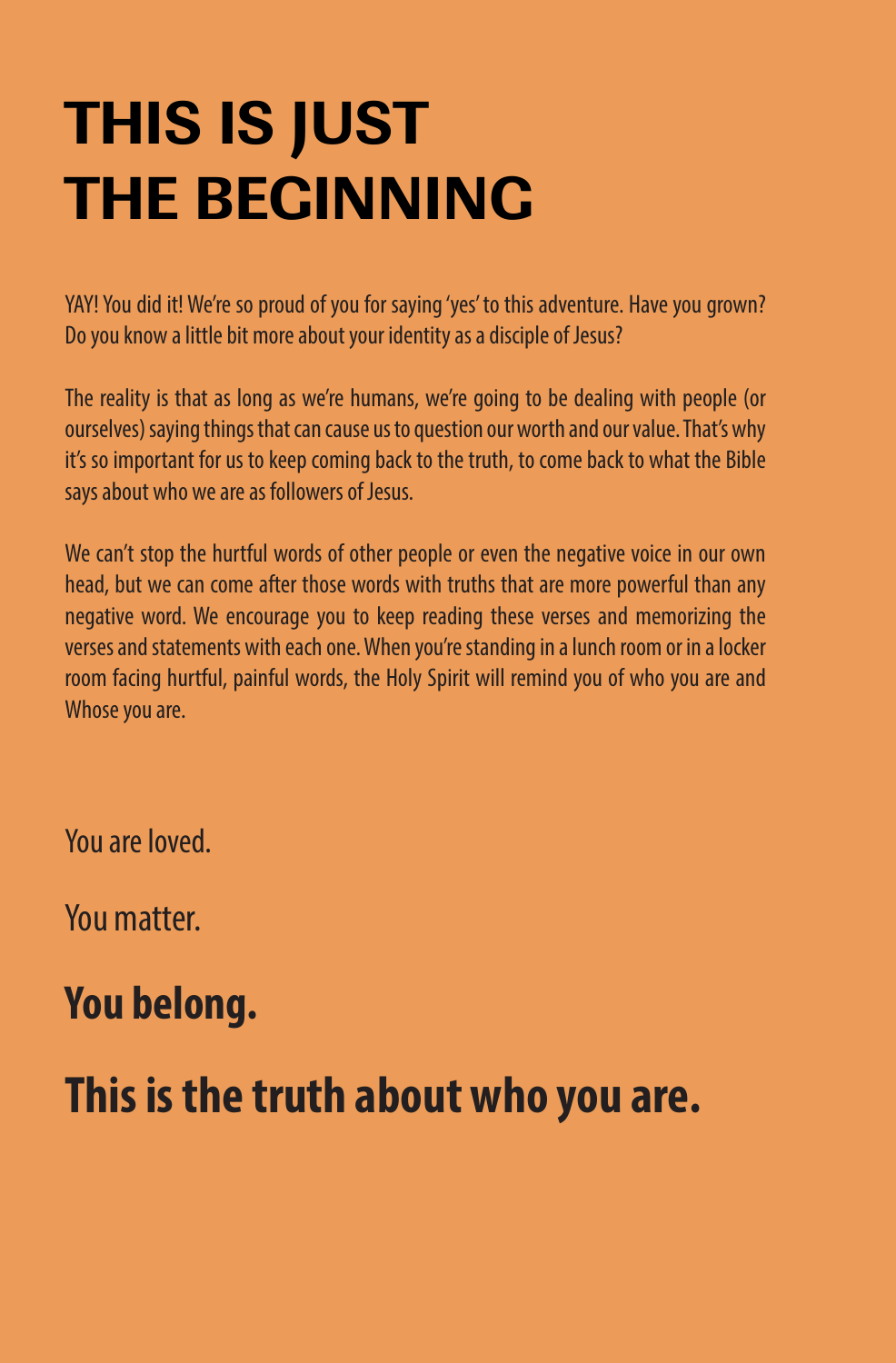# **REFLECTION QUESTIONS:**

What are some of the biggest things you learned through this study?

What is something you're still having a hard time understanding?

Who is someone else you could share this Bible study with?

What is at least one thing you want to start applying to your life right now?